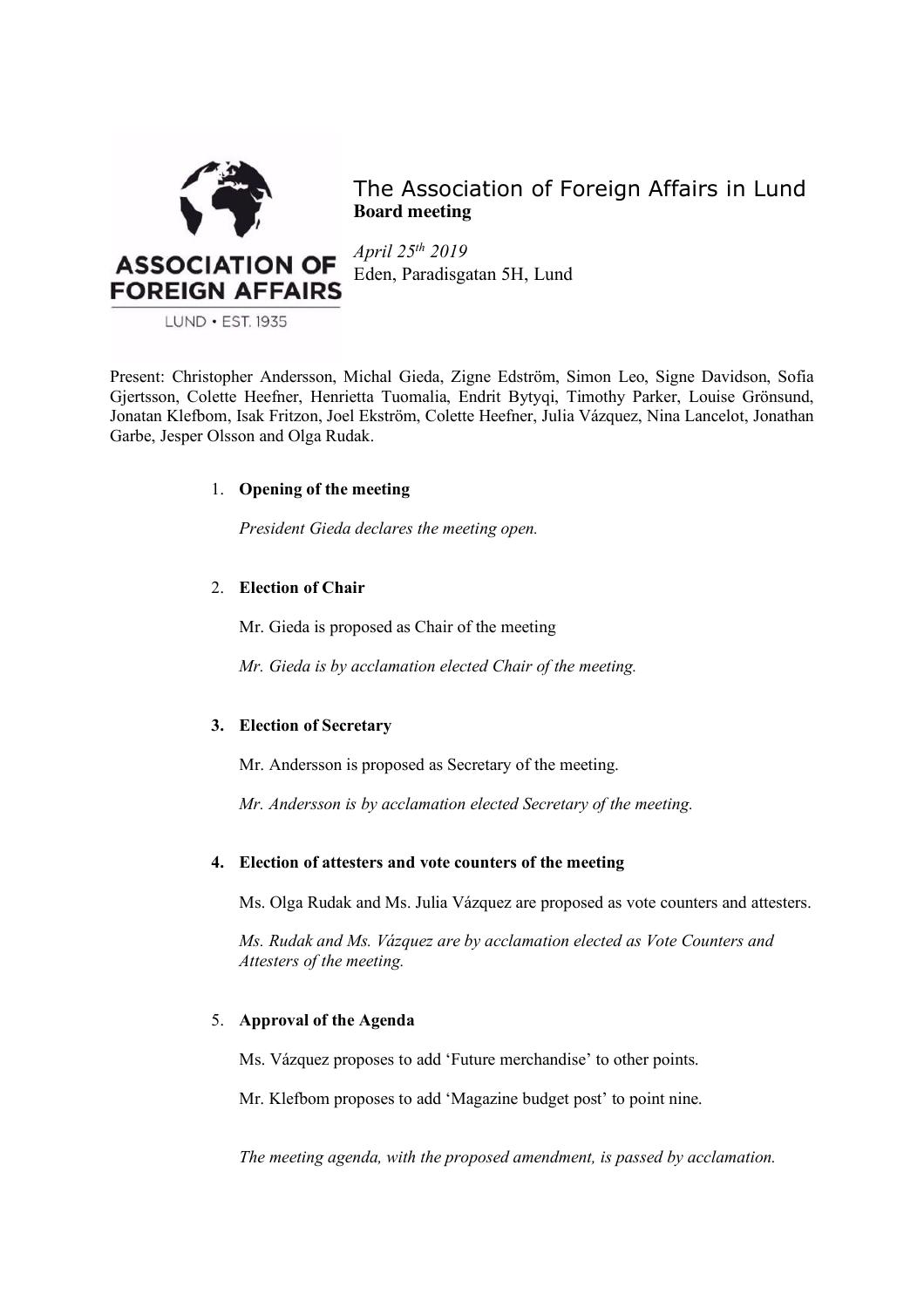# **6. Presidium reporting**

## Presidents

*The Presidents have been working with the FBA grant. They spoke with the FBA representative regarding the UPF work for the FBA grant. The representative told the Presidents that they are flexible with the money.* 

*The Presidents have not booked venue for the Annual Election Meeting yet.* 

#### **Secretary**

*The Secretary informs that there are some minor problem with CoachHippo: Members that have already paid for their membership receives payment reminders.* 

*Ms. Gjertsson informs that she is very frustrated with CoachHippo.* 

#### Treasurer

*Mr. Leo informs that he has helped the lecture committee with iZettle, done usual accounting and helped the Presidents with the FBA grant.* 

## Head of IT

*Mr. Wollheim is not present.* 

### UFS representative

*Mr. Berggren is not present, but Ms. Edström presents his report in his place. It says that the UFS board decided on the documents that they will jointly present under the point 'prepositions' to the UFS Annual Election Meeting.*

*Regarding NCIA, the ticket sale have been a bit slow and could be speeded up a bit.* 

# **7. Committee reporting**

#### Activity Committee

*The Activity Committee is preparing for the ball. They have everything ready and have sold 102 tickets. The committee will be having a waltz lesson on Friday, April 26th. They also had a dinner with several of their members. The 'Sexmästarna' informs the rest of the board that they need to tell the members that no one is allowed to change seats at the ball.* 

*Week 22 the committee plans a potluck and an excursion, as well as a Eurovision watch party.* 

## Career Committee

*The Career Committee had the last prep course last week and is now planning a study visit to Copenhagen with both the prep course and the mentorship program.*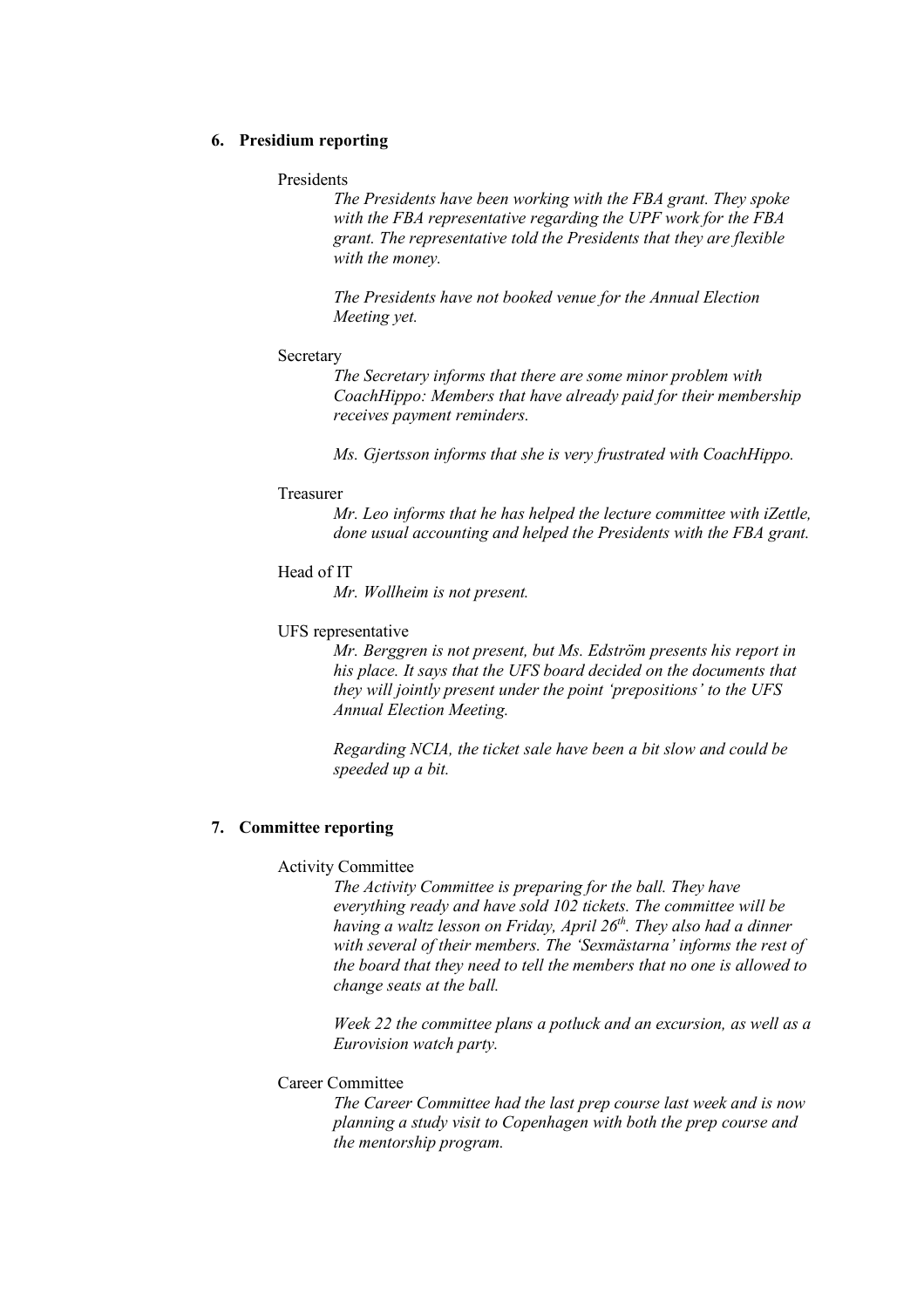*Only two out of eight prep courses were cancelled. The Mentorship program is going well, except two mentors whom have not been very responsive.* 

# Lecture Committee

*The committee recently had a very interesting meeting. The background is that one of the lectures was seen, by some members of the committee, a bit too much party-affiliated. The lecturer could not seem to miss the opportunity to promote himself for the upcoming elections. The suggestion from the committee is that after every lecture UPF should state that 'we are a debate platform, the lecturer's stand point does not necessarily reflect view of UPF'.*

## Magazine Committee

*The Magazine Committee have had meetings about new formats for the magazine. The new magazine will arrive the same week as the NCIA (week 21).* 

### PR Committee

*The PR Committee has not been very active on Social Media due to Easter. Right now, the committee is pushing for the NCIA and the ball.* 

*Furthermore, the committee has ordered 108 UPF cups. The pins will be given out at the ball.* 

### Radio Committee

*The heads inform that it was really fun to produce the Tbilisi travel report. Moreover, the Committee had a very motivated member who will release a mini-series about American politics.* 

*The committee also bought the plug-in to the Perspective website which apparently has worked very well.* 

#### Travel Committee

*Had a great trip to Tbilisi. The calendar worked flawlessly.*

# Webzine Committee

*Has no deadlines left for the semester, which means that they have received all the articles for the semester.* 

Mr. Jesper Olsson enters the meeting at 6.02 PM

Meeting adjourned at 6.33 PM. Meeting resumed at 6.47 PM.

### **8. Motion about signing of a lecture partnership with SASNET**

Mr. Olsson presents 'Motion about signing of a lecture partnership with SASNET (Swedish South Asian Studies Network)' (please see attached file).

The board discusses the motion: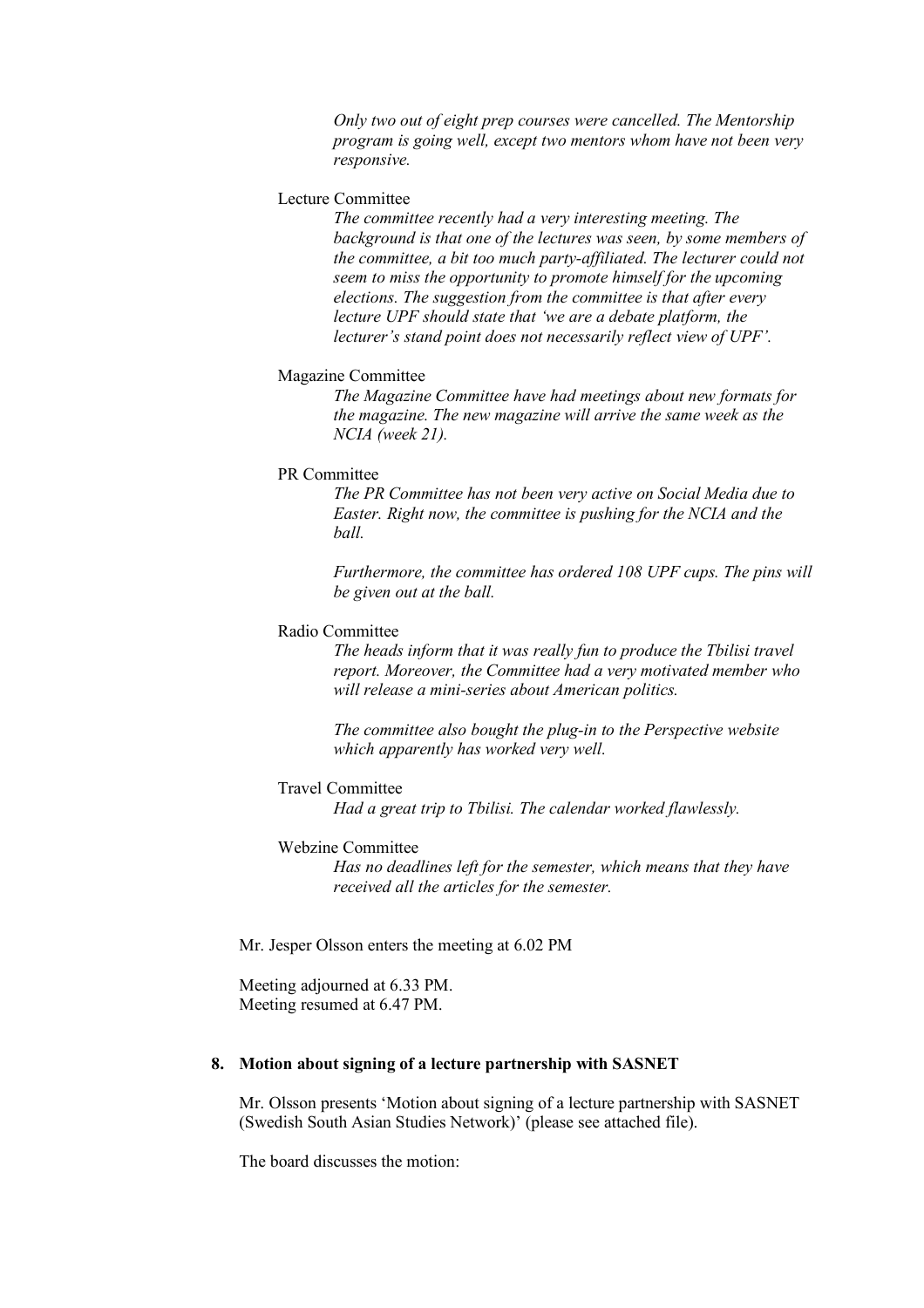Mr. Leo says that one of the pros is that UPF will get cash and their network. However, some of the board members are worried that other collaboration partners will be wanting better offers.

The board is informed that the name 'collaboration partner' has been changed to 'partnership', so it gives the impression of an another level of collaboration, and thus not the same level as UPF's current collaboration partners.

Ms Gjertsson asks if Magazine will be able to choose which issue their ad would be in. Mr. Olsson responds that Magazine will be able to choose.

Mr. Bytyqi proposes that UPF Lund has disclosure clauses regarding financial figues. The board agrees the issue should be discussed in the future.

The board votes on the motion.

*The motion is passed by acclamation.* 

#### **9. Discussion on Magazine budget post**

Mr. Klefbom informs the board that he would like to have a discussion on the costs of the Magazine, with three discussion points:

- 1. Is it value in proportion to our costs?
- 2. Are there ways we could make the committee more cost effective?
- 3. What would we like to use the money for?

Before the board is divided into small discussion groups, Mr. Leo informs that when UPF applies for the FBA-grant, UPF applies specifically for money to the Magazine. The money we receive from FBA for the magazine, must go to the magazine. With that being said, the other money could be spent on other costs.

The board discusses the above questions in small groups.

After the small groups discussions, the board as a whole discusses the above questions.

Ms. Lancelot informs about an idea where UPF hands out the magazines at lectures. Ms. Gjertsson likes this idea but says that we in that case need to change our selling point of the membership. She suggest that we perhaps reduce the number of issues from four to three each year.

Mr Fritzon suggests that we fix CoachHippo. Ms. Vázquez highlights the environmental aspect of the magazine.

Ms. Rudak asks Mr. Leo about the Folke Bernadotte grant: Could we instead apply for some money to the online platform instead of the Magazine? Mr. Leo explains how the money is distributed.

Ms. Lancelot leaves at 7.37 PM. Ms. Lancelot is back at 7.40 PM.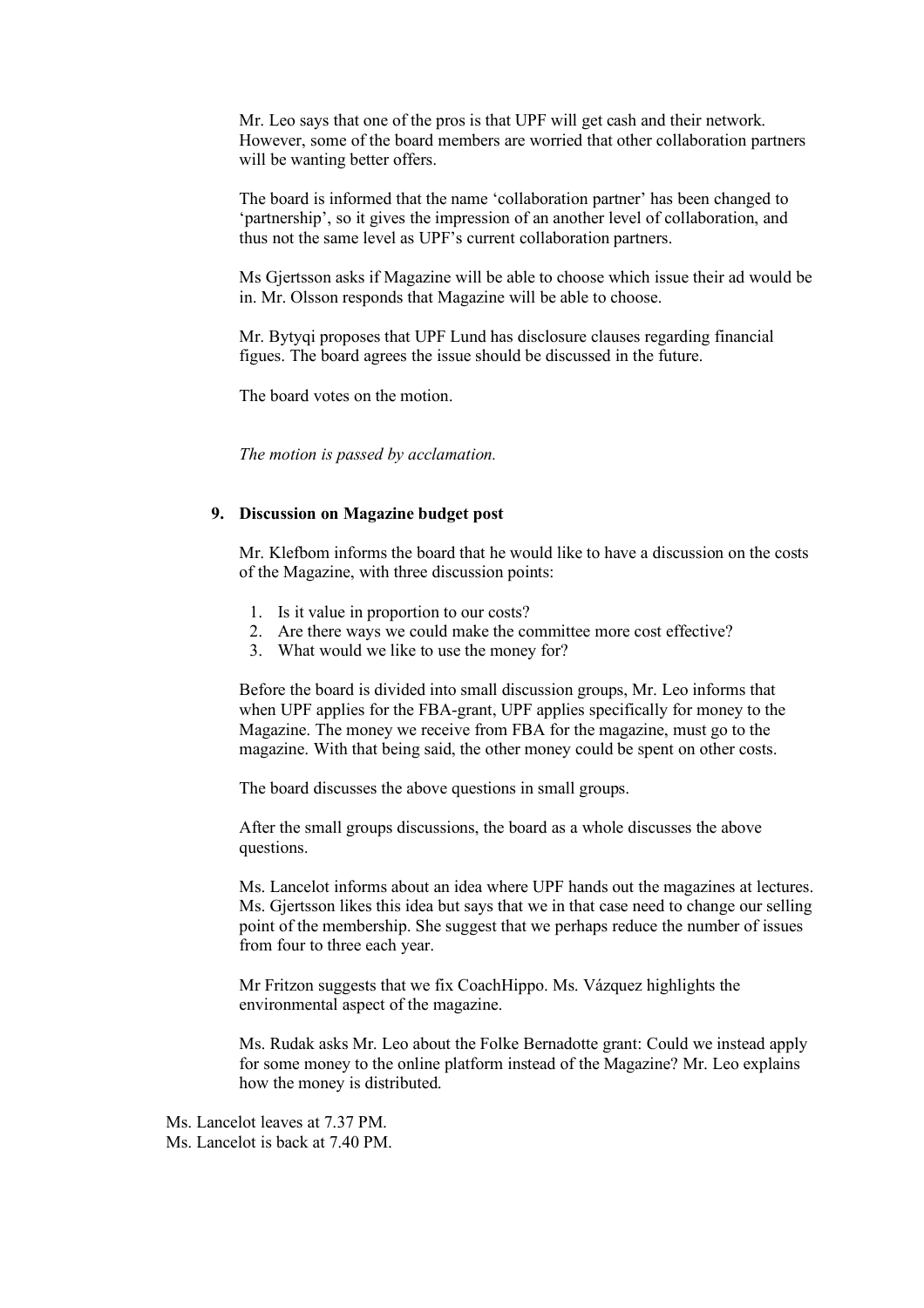Ms. Davidson highlights that the issue is not the amount of money for the magazine, but that the other media committees does not have close to the sum magazine receives. Mr. Bytyqi says that it is difficult to have a discussion on a cost/benefit-analysis.

Mr. Leo argues that the magazine has a very high PR-value for the FBA grant, is a good selling point to new members at the Hälsningsgille and that the magazine is one of the easiest committees to apply money for.

Ms. Heefner argues that handing out the magazines at lectures or offices could be very demanding. She also argues that the magazine is a very good gift when travel goes to meetings abroad.

Mr. Fritzon says it is better to focus on the membership registry.

Ms. Lancelot suggest that we keep the number of issues at four but that we hand them out in order to examine the interest of the magazine and save costs.

As the last speaker, Mr. Klefbom raises the open question: Why do we have a magazine? Firstly, he says, that it is an opportunity for our members to write in a printed magazine. Secondly, it is a great PR opportunity.

Mr. Garbe enters the meeting at 7.51 PM.

Meeting is adjourned at 8.00 PM. Meeting is resumed at 8.07 PM.

# **10. Other Points**

#### *Climate compensation*

The presidents informs the board that we have to climate compensate. Heads of career, who have flown two people for the prep course, inform that they will climate compensate soon. Heads of travel inform that they climate compensates after every trip. Lecture committee has not climate compensated yet, but will do. The activity committee compensated for the Berlin trip (they went by bus).

Ms. Gjertsson asks the question: Where does the money end up? It could be quite good that UPF makes sure that the money is used in the best way to compensate. Mr Klefbom agrees with Sofia that there are other ways to use the money – For example, climate research at the university instead.

#### *Kick out group*

Ms. Edström informs that the kick out will be held at June the  $7<sup>th</sup>$ . She asks if anyone would like to plan the sittning. Ms. Heefner says that she will help. The kick out will be outside Landskrona, at Mr. Olsson's house.

### *High school recruitment follow-up*

The committee responsible for this suggests that we have a 'youth-membership', for example at 60 SEK a year. This will only give free entrance at the lectures.

Mr. Olsson will write an evaluation to the next board about this issue.